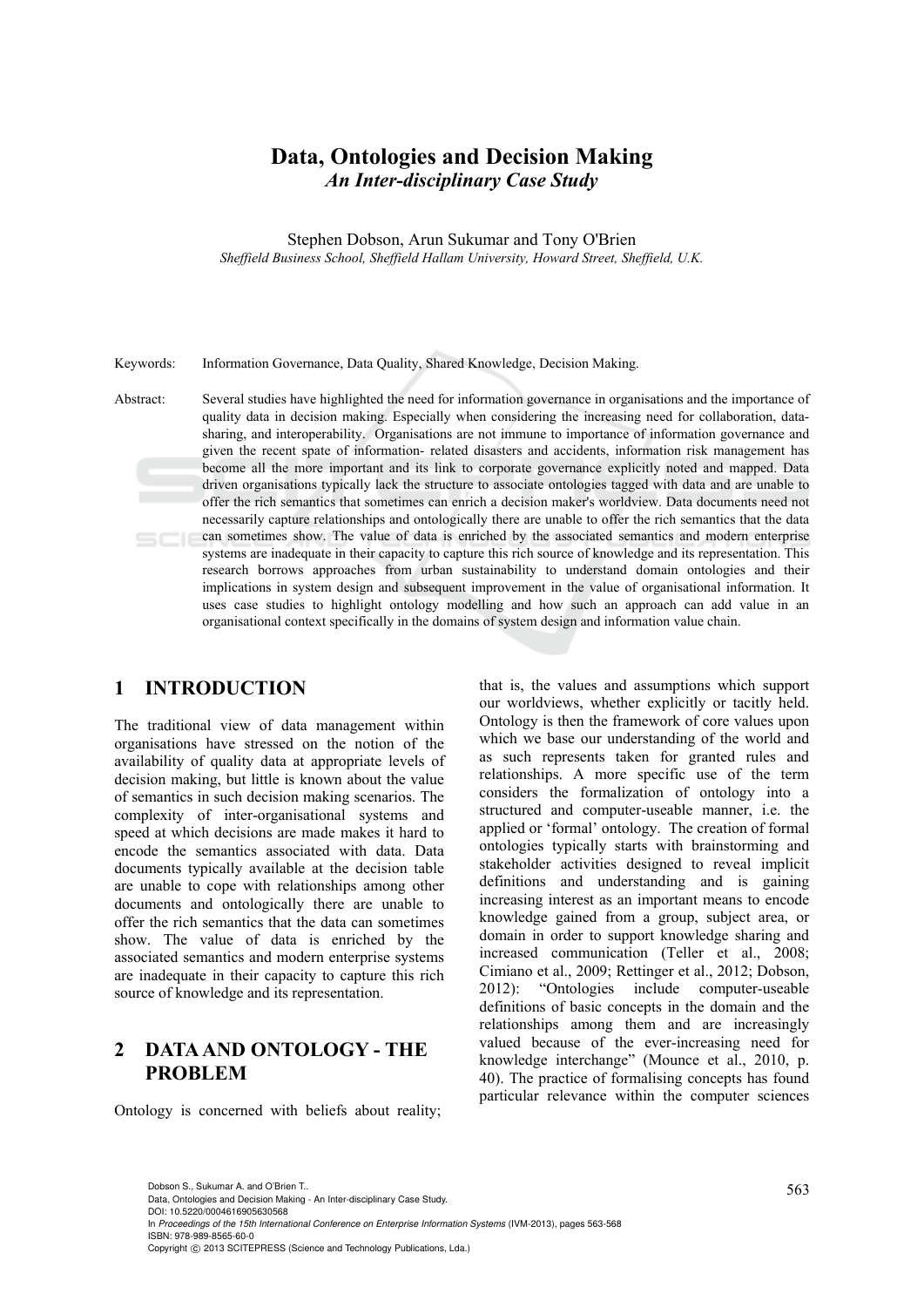and organisational studies and especially in relation to the semantic web (Brüggemann and d'Amato 2012). The application of formal the ontology in service design is described by Akkermans et al., (2004).

The underlying logic behind data aggregation is fixed in system design. For example, a balanced scorecard approach necessitates the aggregation of multiple performance dimensions which are directly determined by the values and world-views (ontological position) of those involved in system design. Whilst data invariably changes - knowledge is hard coded in the data structure. That is the domain knowledge belonging to those for whom the system is intended and/or helped design/commission the system. Integrating multiple domains does not necessarily (but may) require changes to data type and format, but will require knowledge structure to be extensible and changeable to reflect multiple perspectives. These are shared structures.

To address the interoperability of data and multisectoral communication, research needs to focus on formalisation of organisational ontologies (W3C). Organisational ontologies are beneficial for enhancing communication, cooperation and therefore 'metabolic' transaction (Teller et al., 2008). More importantly it is from these cross-domain (functional) conceptual models that we might start to move toward integrated systems- thus leading to an integrated organisational practice. This work requires conceptual models that are both semantically extensive, so as to embrace the many definitions and perspectives, as well as being extensible.

Research in this area -coupling data and organisational ontologies has been minimal, but there have novel approaches developed in other disciplines to study the problem of domain ontology. Here we present a case study that looks into the issue of urban sustainability. It specifically focuses on the formalisation of urban domain ontologies as an important step in understanding the pathways that can lead to an integrated urban practice. Lessons learnt from this case study can point to ways that can help us to better understand the value of data in organisational ontologies and in the overall performance of the organisation.

# **3 CASE STUDY**

Urban areas and cities are described as the driving forces behind the global economy and are the largest contributors to national output, innovation and

employment (Schauser et al., 2010). As such they are more than simply built form – cities are the culmination of inflows and outflows of knowledge, energy, materials and resources. Cities are dynamic spaces through which multi-level organization of transformation processes are performed. It is here that the three pillars of sustainability – the economic, social, and environmental - are most entwined, creating complex and multi-level inter-dependencies which serve to blur organizational and sectoral boundaries of concern.

Managing strategic change toward the sustainability of cities therefore raises key conceptual challenges, particularly within the context of multi-sectoral/ multi-stakeholder complexity. Planning measures need to be considered through a coherent framework capable of identifying complex inter-relationships and interdependencies - such as those existing between the numerous processes and services which support the economic, social, and environmental dimensions of urban areas. The dispersed nature of responsibility in managing aspects of urban systems, as evident for example in partnership approaches for the delivery of public services, forms an adaptive infrastructure which is often difficult to model in terms of impacts and longer term effects. Integrated Assessment (IA) is emerging as a city-wide approach to address such complexity and aims to identify the connectivity between all urban systems; whether natural, human, or technological (Hall et al., 2009; Dawson, 2011). Communities are key stakeholders within this information ecology. The European Union Community Strategy Guidelines 2007-2013 encourage an 'integrated approach' toward urban cohesion to support economic growth and job creation as well as support social and environmental goals. Integration of knowledge, information and data is a key concern in this context drawing upon two potential approaches broadly characterised by either replacement (i.e ERP - single system, transform existing systems and processes under one umbrella) or a more open architecture; extensible, configurable, connecting and translating.

The City Region Leadership Programme (CRLP) is a postgraduate certificate which aims to provide University-accredited learning to those in a position of leadership predominantly within the public sector. It was developed as a partnership between the two Sheffield universities (University of Sheffield and Sheffield Hallam University) and four major public sector organisations, Sheffield City Council (SCC), NHS Sheffield (NHS-S), South Yorkshire Fire and Rescue Service (SYFRS) and South Yorkshire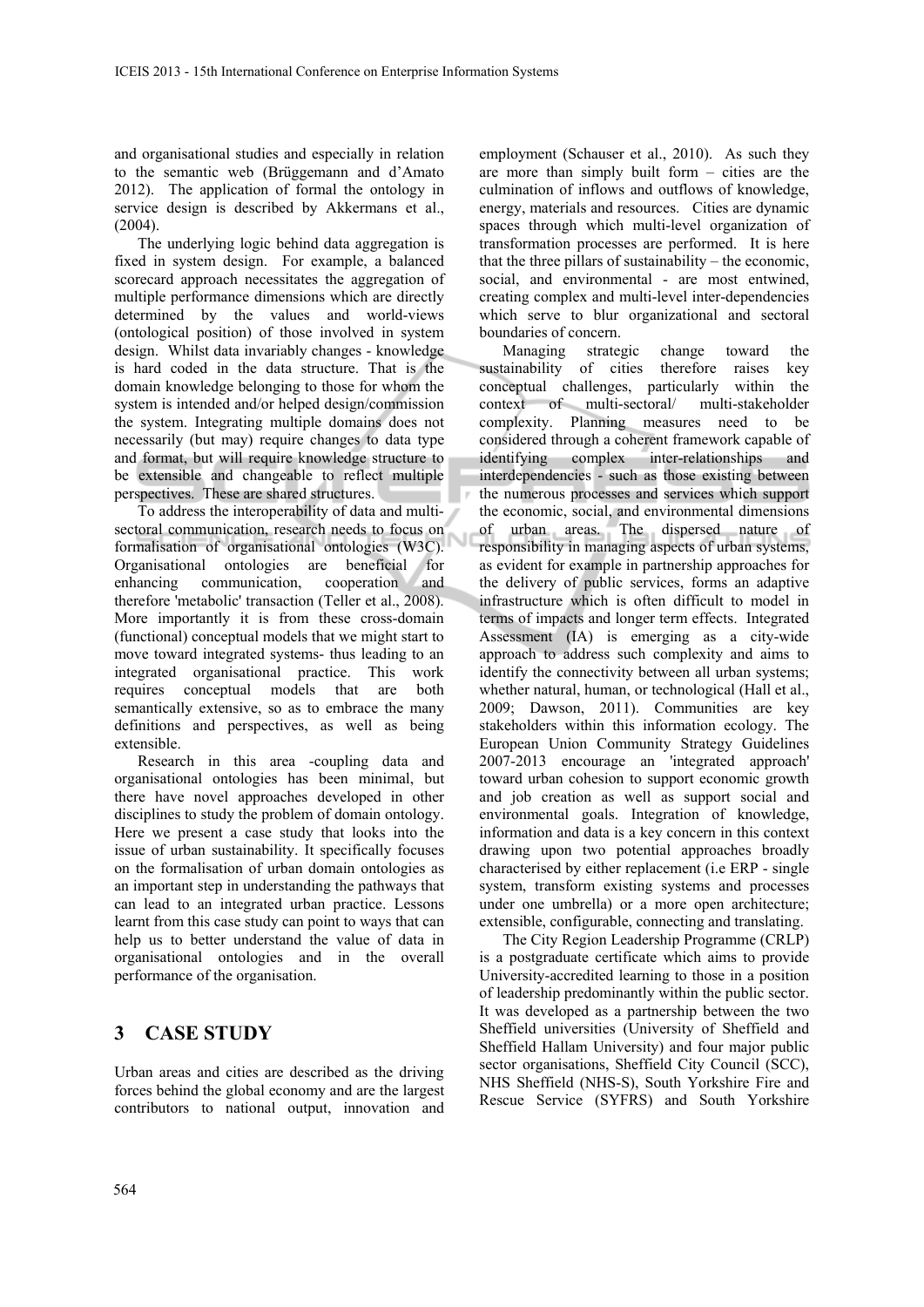Police Service (SYPS). Its overall aim is to create innovative stakeholder-led collaborative learning opportunities, which enhance individual and organisational performance and economic outcomes in the region. The programme involves four modules of teaching and the approach presented here represents one component of a module on Customer Centric Services. The aim of this component is to challenge the individual to explore their tacitly held worldviews (ontological position) of services relevant to them with the aim of finding semantic commonalities and differences with representatives from different public services. The hope is that semantic connection may pave the way for actual connections between services and so the exercise aims to challenge and reveal both individual and also inter-organisational definitions of services.

The CRLP was initially developed for public sector services, but the course has demonstrated that benefits and value are created by cross-agency working and so now it has been fine tuned to develop broader partnership working between Ñ public, private and third sector organisations. The need for a collaborative approach to service design and delivery is acutely recognised in the CRLP module, 'Customer Centric Services'. Here, practitioners are encouraged to perceive how service user 'customers' might interact with services as interconnected parts of their journey and particularly to understand the role of customer involvement in the development and review of services. A key emphasis on this part of the CRLP is the process of building strategic alliances and partnerships to help configure future services. This requires a keen understanding of semantic definitions of core concepts which underpin service ontologies if new delivery partnerships are to be defined or old ones redefined. A learning exercise 'game' aimed at encouraging the collaborative processes of innovation and 'illumination' (Wallas, 1926) was devised to help render explicit these often tacit understandings of what services are - and more importantly, could be.

Through a series of practitioner workshops and developed as part of a leadership and management programme, formal ontology modelling is introduced as an important means to help build: a) an integrated understanding of sustainability as a multifaceted concept, and b) a conceptual framework from which to create better understanding of both the intended and unintended effects relating to service delivery in the longer term. The work here illustrates just one part of a necessarily holistic approach to the semantic

understanding of city systems in order to support the integrated management of urban sustainable development. Whilst we must acknowledge the challenge in applying such a tool in practice any successes are likely to bring significant benefits to the sustainable management and development of cities globally. The dimensions of this are:

- 1) The formation of networks/ communities practice which are drawn together both by a common goal and vision, but more importantly a shared and explicit conceptual framework.
- 2) The creation of a conceptual framework (formal ontology) which fosters common understanding and aids cross-domain communication.
- 3) Integrated assessment of service delivery within the context of a complex urban system

The activity aims to encourage individuals to explore their own tacit understanding and definitions of concepts related to services. However by sharing these, inter-personal and inter-organisational variation is introduced through the connecting of sub-concepts.

For example, to rethink our definitions of public services, and achieve real collaboration through closer commonalities in values and understanding, we must consider how we define our assumptions and worldviews through language. However, common language does not ensure we share understanding, values or expectations and so conceptual modelling and the formalization of ontology is a key means to explore and reveal this.

#### The approach:

1. Each person begins by having their own service background in mind; then one person starts by writing down a word/concept related to their own service (for example: the Police service might write down the word 'safety')

2. The flip-chart paper is passed around anticlockwise and the game progresses through many 'rounds' of the table. When it is a person turn, they must choose any word on the sheet and think of how that word might relate to their own service. They must write another word which they feel relates to one of those on the sheet and draw a line linking between them. The nature of the relationship is also indicated on the line. For example, a teacher playing the game may decide that children's well-being is a 'part of' safety. In this case the words 'children's well-being' would be written down and a line drawn to link this with 'safety'; 'part of' would be indicated on the linking line.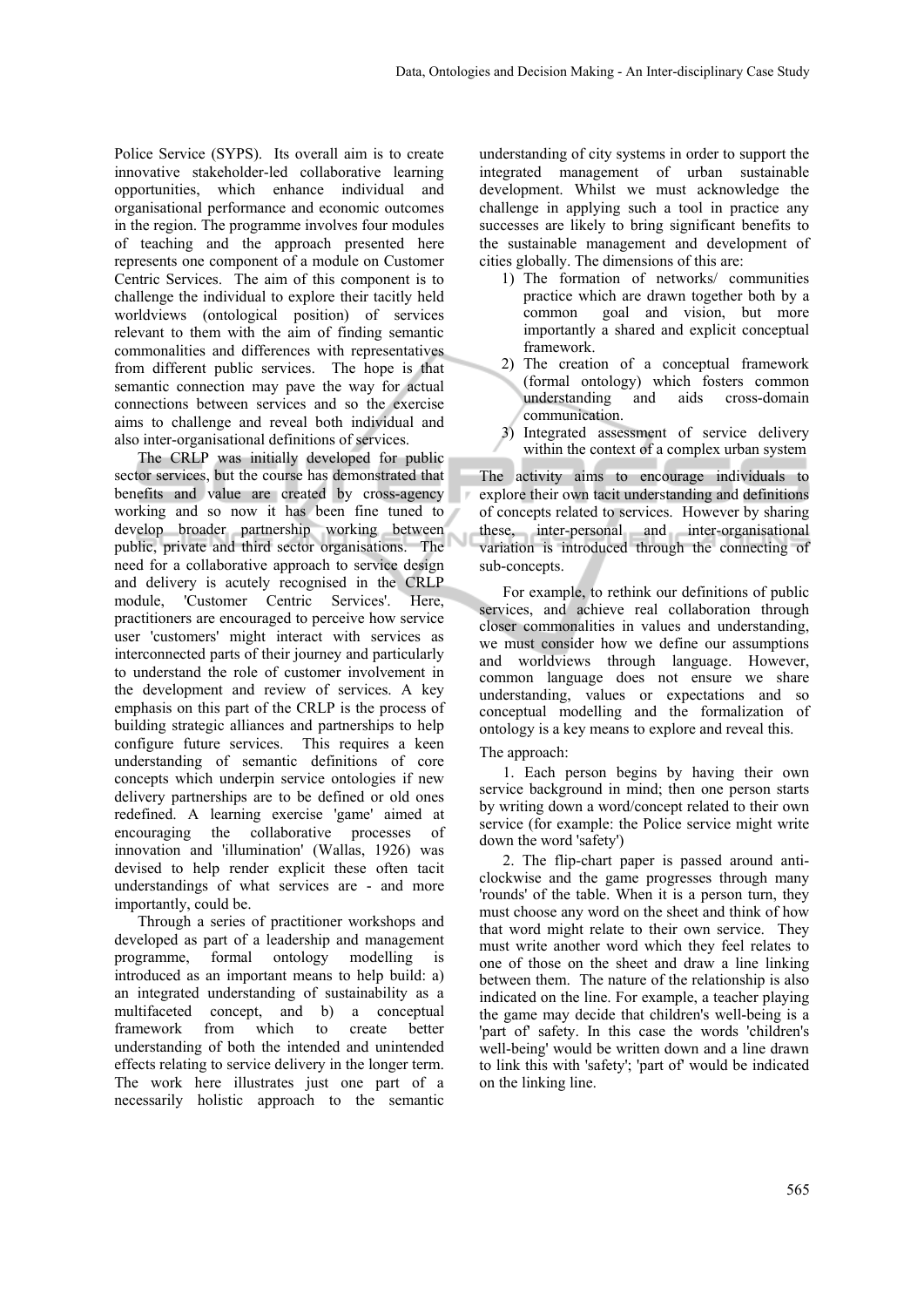3. Each person has to add a concept relating to their own service and if possible draw and define its link to an existing one on the sheet. This should be quite rapidly done. If they cannot think of a link they must still write down a word/concept but it will remain floating, i.e. isolated.

4. When it is a player's turn, if they can see a connection to an isolated word they may choose to draw a link and define the link before taking their normal turn.

5. The process progresses for about 20 minutes if there are numerous teams, the ones with the most connected words and fewest isolated words 'wins'.

6. At the end, each participant must write their service in the same coloured pen they used for the game. This acts as a 'key' when reading the results.

The purpose is to begin to reveal the ontological positions whilst also revealing your own. By colour coding this exercise, interesting themes start to emerge. For example, certain colours may regularly go together illustrating potentially stronger parallels or links in thinking. Alternatively, the presence of many isolated terms may indicate a difficulty in establishing commonalities within the team at a basic conceptual level. However, on the whole most people can see the relevance of words to their own service or profession and therefore links are most typically made - even if they are a result in slight semantic differences. Since any player may choose to link isolated terms before making their own move we may also observe which individuals/services appear to see the connections between others. Perhaps they already, or have the potential to, perform important brokering/intermediary roles between services.

In the example illustrated in Figure 1, the Police Service started the game with the word 'Criminal' to which a representative from voluntary sector associated this as a person with mental health issues. The professional from services related to Temporary Accommodation related Anti-Social Behaviour (ASB) to the word 'Criminal' and interestingly, the Environmental Services associate ASB with environmental quality. It is also evident from the larger number of red connections that it is the Voluntary Sector representative who can see the greatest number of cross-sectoral connections. Whilst these are just very brief snapshots of such an exercise it is possible to consider the value of this kind of approach in introducing departure (variation) from service-specific ways of perceiving the ontological/semantic relations between terms and concepts.

The service ontology which starts to emerge from this exercise is one formed from the shared

perspectives of those around the table. For example, the links between ASB and environmental quality is an important dimension to be revealed and arguably only present because of the presence of the participant from Environmental Services.

## **4 CHALLENGES AND CONCLUSIONS**

Working together therefore also requires a level of cognitive shared understanding starting from the very semantic framework through which we communicate ideas. The above example is a means to help reveal shared semantic knowledge in practice. Shared understanding is not fixed and so ontological structure underpinning data sharing needs to be open, shared, and changeable to reflect emerging and future uses of information across domains. The design of enterprise wide systems often do not facilitate this, their environment is around modelling a holistic solution for distinct operations. An ERP approach typically encompasses an organisation's Financials, Human Capital Management, Operations and Corporate Services.

This is a comprehensive approach whereby efficiencies and productivity are gained through seamless integration of functions. Whether on premise, or in the cloud - a company's processes and data governance are ideally aligned, or optimised, to match ERP system requirements. The underlying ontological structure is determined by the structure of the system and reconfiguration can be complex and problematic. System design methodologies in future must also recognise this inherent difficulty and for an organisation to achieve its true potential, an effort to incorporate the underlying ontological structures can lead to improved decision making and can reflect a phenomenon where value addition in relation to data can be realised.

Ontology modelling can ruffle feathers in view of system designers but it is important that design of systems carry this component where shared understanding and assumptions can be accommodated. Data enters organisational boundaries but conversion to information and an increase in its value can be achieved by accommodating shared semantic knowledge.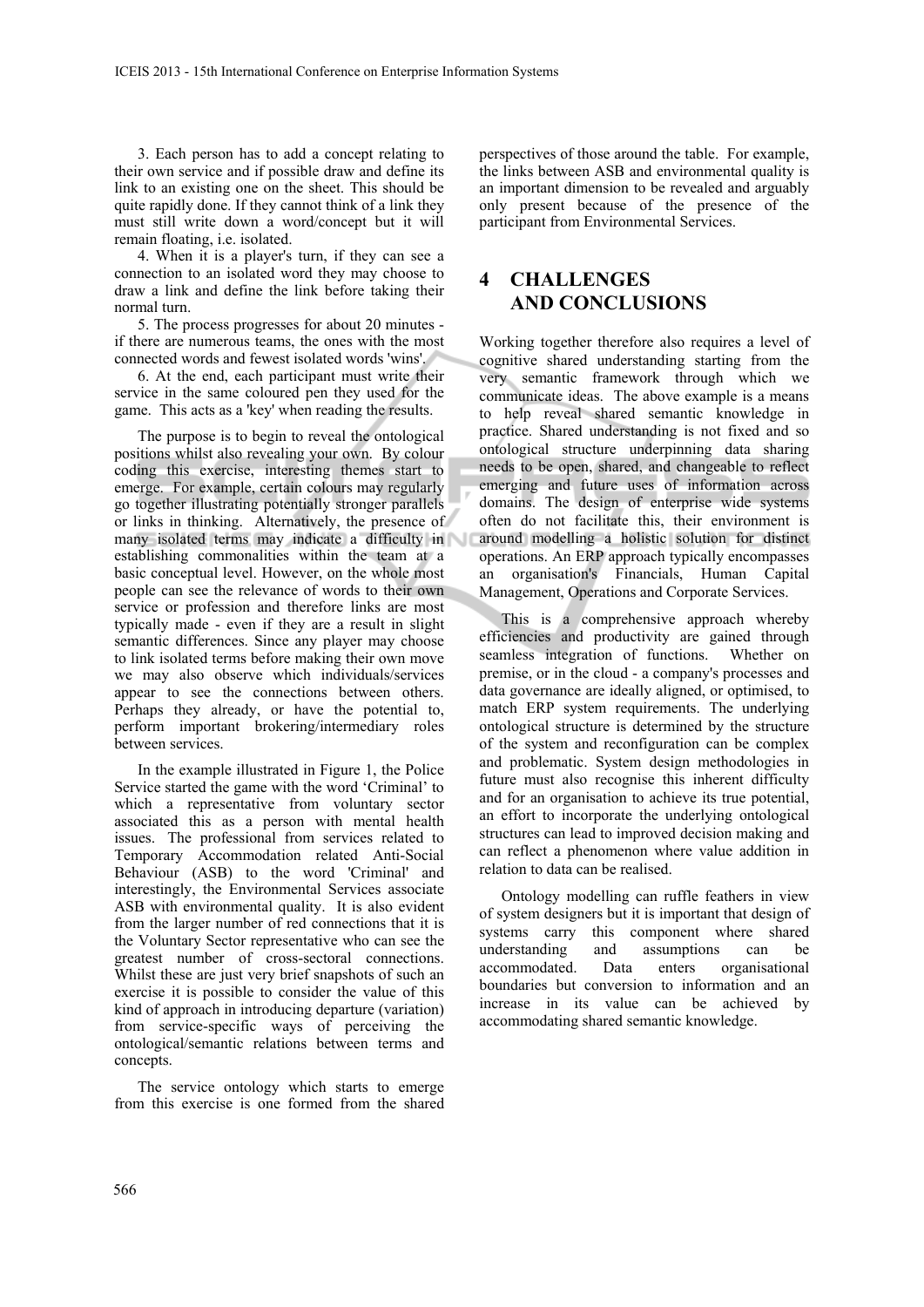

Figure 1: Example concept map.

### **REFERENCES**

- Akkermans, H., Baida, Z., Gordijn, J., Peiia, N., Altuna, A., & Laresgoiti, I. (2004). 'Value webs:
- Using ontologies to bundle real-world services'. *Intelligent Systems, IEEE*, 19(4), pp. 57-66.
- Amaral MHR, Loch CH, Wilkinson D, Huberman BA (1996) Scaling behaviour in the growth of companies. *Nature* 379, pp. 831–848.
- Batty M, Longley P (1994) Fractal Cities: A Geometrybof Form and Function (Academic Press, San Diego, CA and London).
- Bhardwaj N, Yan K, Gerstein MB (2010) Analysis of diverse regulatory networks in a hierarchical context shows consistent tendencies for collaboration in the middle levels. *Proc Natl Acad Sci USA* 107, pp 6841– 6846.
- Brüggemann, S. and d'Amato, C. (2012) *Collaboration and the Semantic Web: Social Networks, Knowledge Networks, and Knowledge Resources* IGI Global
- Cimiano, P., Mädche, A., Staab, S., & Völker, J. (2009).

Ontology learning. *Handbook on Ontologies*, pp. 245- 267.

- Connelly, S. (2007). 'Mapping sustainable development as a contested concept' *Local Environment*, 12(3), pp. 259-278.
- Dawson, R. J. (2011). 'Potential pitfalls on the transition to more sustainable cities and how they might be
- avoided' *Carbon*, 2(2), pp. 175-188.<br>Dobson, S. (2012) ' The Reflex The Reflexive Practitioner: Knowledge Discovery through Action Research'
- in (eds) S. Brüggemann and C. d'Amato *Collaboration and the Semantic Web: Social Networks, Knowledge Networks, and Knowledge Resources* IGI Global pp. 135-148.
- Erwin D. H., Davidson EH (2009) The evolution of hierarchical gene regulatory networks. *Nat Rev Genet* 10, pp. 141–148.
- Guimer` R, Danon L, D ́aıaz-Guilera A, Giralt F, Arenas A (2003) Self-similar community structure in a network of human interactions. *Phys Rev E Stat Nonlin Soft Matter Phys* 68, 065103.